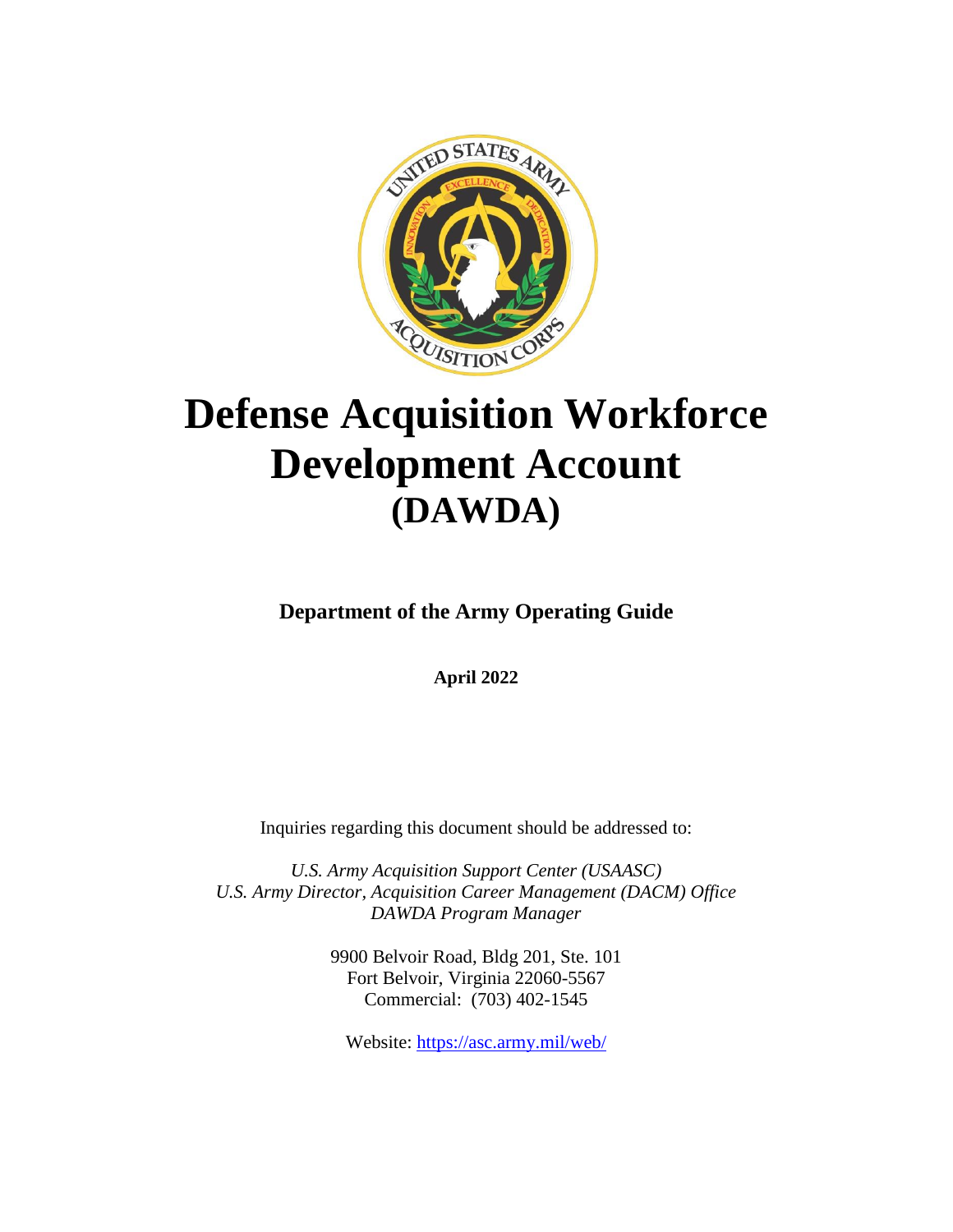# **Table of Contents**

<span id="page-1-0"></span>

| 5.0 Financial Management Requirement Review Process12 |  |
|-------------------------------------------------------|--|
|                                                       |  |
|                                                       |  |
|                                                       |  |
|                                                       |  |
|                                                       |  |
|                                                       |  |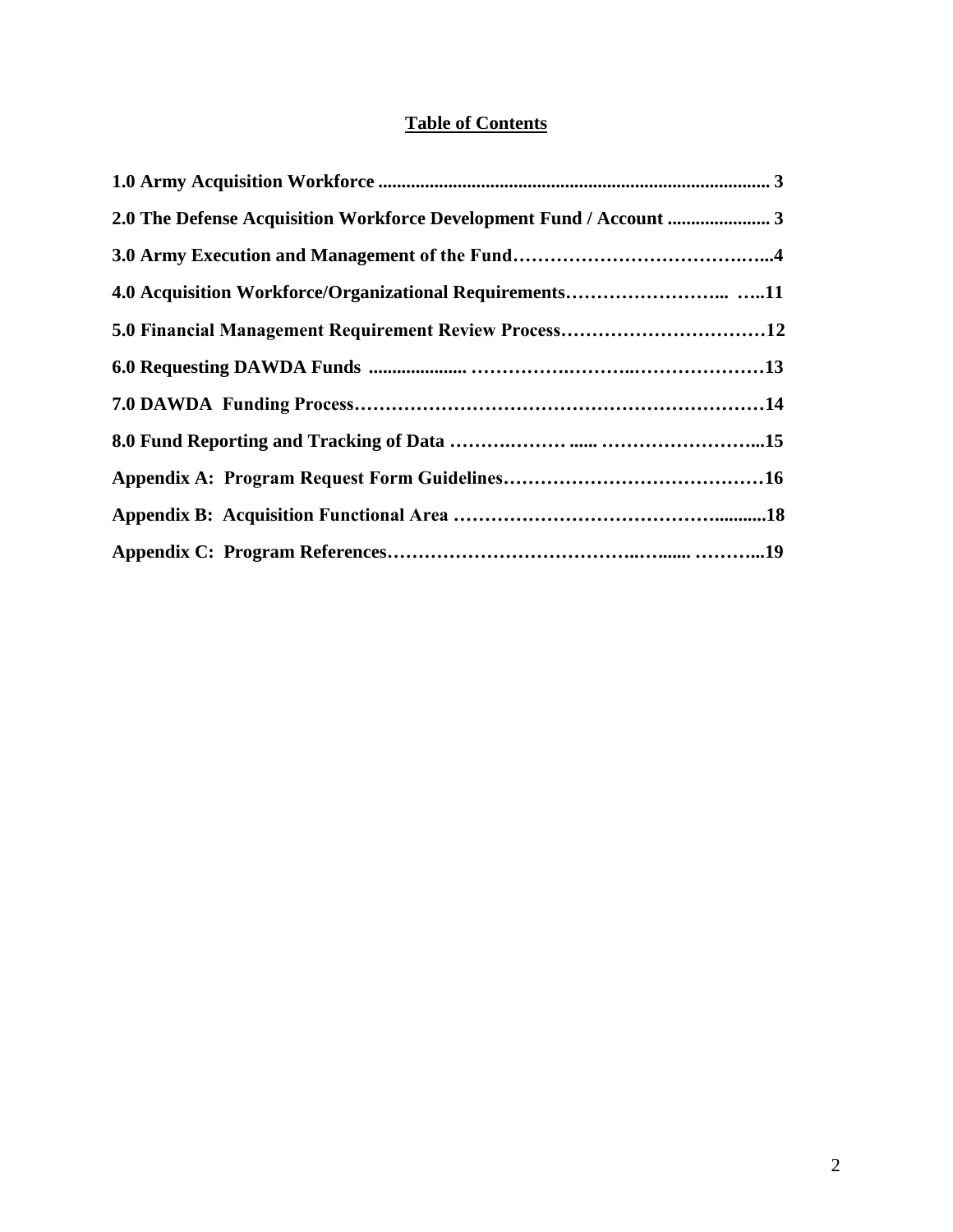#### <span id="page-2-0"></span>**1.0 – The Army Acquisition Workforce**

**1.1. Background.** The Army Acquisition Workforce (AAW) was established in 1990 to comply with the Defense Acquisition Workforce Improvement Act (DAWIA). The focus of DAWIA was to improve the quality and professionalism of the entire workforce and to establish an Acquisition Corps of professional acquisition personnel within the acquisition workforce. The Defense Acquisition Workforce underwent a significant change in structure, size, and professional development requirements with the implementation of the Department of Defense (DoD) Back to Basics initiative in FY22. This resulted in the transition of the workforce from 14 Acquisition Career Fields to the following six (6) Acquisition Functional Areas: Business Financial Management and Cost Estimating, Contracting, Engineering and Technical Management, Life Cycle Logistics, Program Management, and Test and Evaluation. In addition, there are many changes to certification, credentialing, and skills development of the workforce IAW the Back to Basics initiative. Overall, the AAW reduced by over 11,000 personnel largely with the removal of Facilities Engineering from the workforce as well as more prescriptive definitions of Army Acquisition Life Cycle Logistics and Business Financial Management and Cost Estimating.

**1.2. Leadership.** The Army Acquisition Executive has delegated authority and responsibilities for the implementation of all initiatives affecting the acquisition workforce to the Director, Acquisition Career Management (DACM). The Army DACM Office Division Chiefs are responsible for providing expert advice/council to the DACM through the development of acquisition workforce career policy, career management and career development programs to educate and train the AAW. The Deputy Assistant Secretary of the Army for Plans, Programs, and Resources will provide financial management guidance given DAWDA is now an Operations and Maintenance - Army (OMA) Funded Program.

#### **2.0 – The Defense Acquisition Workforce Development Fund / Account**

**2.1. Background**. Section 852 of the 2008 National Defense Authorization Act (NDAA), Public Law No. 110-181, directed the establishment of the DAWDF. NDAA 2016 made DAWDF permanent (NDAA Section 841); Title 10 USC, Section 1705 – DAWDA Ch. 87. This fund enables the DoD to recruit and hire, develop and train, and recognize and retain its acquisition workforce. The name of Fund was changed to Account with the establishment of the FY2020 National Defense Authorization Act (NDAA). After the FY21 DAWDA Program Year began, Congress, through the FY21 NDAA, changed how resources would be appropriated. This now occurs through each respective Service's Operations and Maintenance Accounts.

**2.2. Purpose.** This Operating Guide serves as the Department of the Army's overarching DAWDA operating guidance. Each Army acquisition organization that provides requirements under the auspices of the DAWDA's intent and ultimately accepts funding under this program must establish guidelines for the execution of the funding within their organization to comply with the parameters of the DAWDA funding authority. These guidelines should be consistent with the intent of the legislation and the DoD and Department of Army guidelines for the DAWDA Program.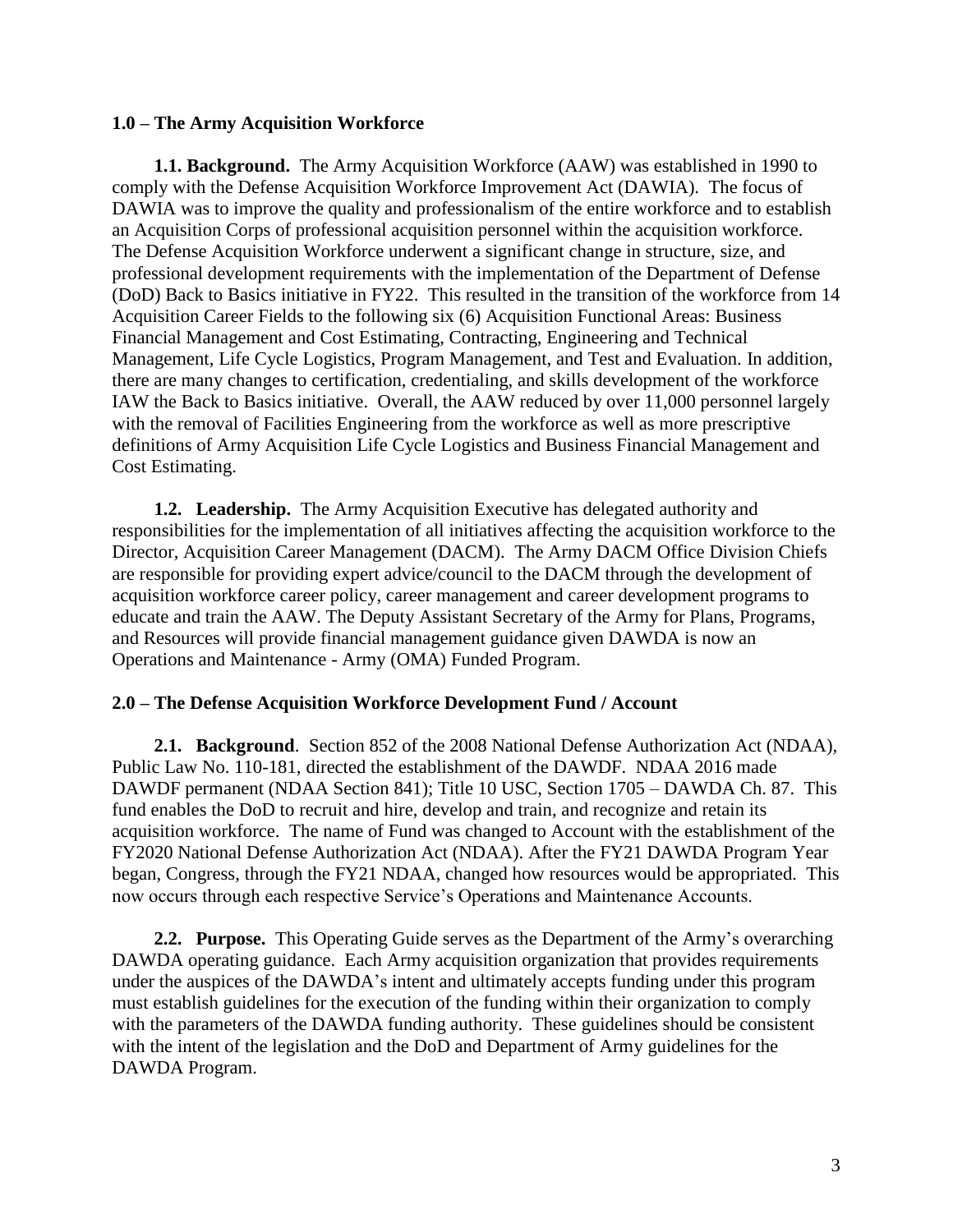**2.3. Fund Establishment**. The DAWDF (herein after referred to as the "Account" - DAWDA) was initially established as a result of the taxing of Service contracts. Each Service collected these tax dollars for incorporation into the Fund, and DoD provided a percentage back to each Service as well as  $4<sup>th</sup>$  Estate agencies. In FY16, legislation expanded the use of expired funds which enabled the DAWDF to be funded by expiring Operation and Maintenance (OMA) funds. Funding was established as base year plus two years, however it is treated as year of execution dollars. For a period of time through FY20, DAWDA was funded by a two-year appropriation. With the FY21 NDAA, each Service began receiving funds through their Service Comptroller into their Service Operations and Maintenance Accounts as one-year expiring funds. This practice continues at this time.

## **3.0 – Army Execution and Management of the Fund**

**3.1. Human Capital Strategic Plan (HCSP) Alignment**. The HCSP serves as the business plan to guide the career development initiatives of the AAW. It is informed by a series of governance bodies that meet periodically and provide feedback on capability gaps, emerging trends, and potential solutions. It enables the Army DACM Office to focus on key goals and objectives with the collaboration and support of Army Acquisition Leaders across the Army Acquisition Enterprise. It has four goals and a series of enabling activities. The four goals are as follows:

3.1.1. **Workforce Planning**: Its purpose is to devise a comprehensive workforce plan that focuses on a strategic approach to talent acquisition and to conduct competency identification and identify skill gaps to drive alignment, recruitment, and retention of a diverse acquisition workforce.

3.1.2. **Professional Development**: Its purpose is to develop and sustain all civilian and military members of the AAW through functional, technical and professional training to ensure professional relevancy and currency.

3.1.3. **Leadership Development**: Its purpose is to develop and sustain collaborative Army acquisition leaders at all levels who encourage the importance of cohesive competent teams and are prepared to support evolving missions.

3.1.4. **Employee Engagement**: Its purpose is to develop capabilities that support the specific, actionable areas of work within further refined lines of effort.

3.1.5. **HCSP Enablers**: Communication and Collaboration, Resources, and Data Analytics.

3.1.6. Army Acquisition Senior Leader expectation is that every approved DAWDA initiative is identified and aligned to a unique HCSP goal in order to provide visibility on how the enterprise and field initiatives support the HCSP, to facilitate collaboration across organizations on similar initiatives, and to support prioritization of funding.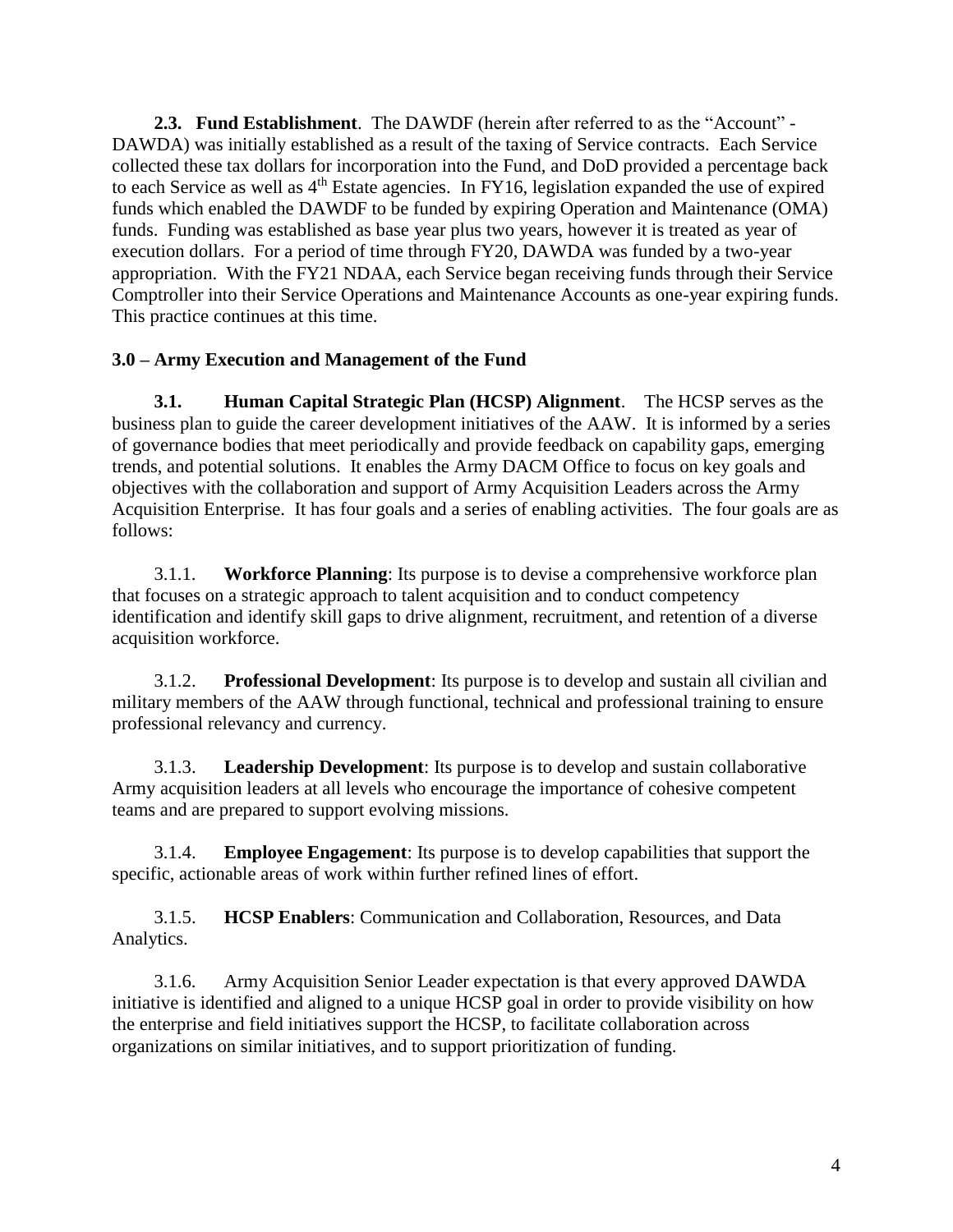**3.2 Funding Categories.** The Account continues to provide the Army an unprecedented opportunity to invest in the capability and capacity of the AAW. There are four categories for workforce initiatives: Category 1 (formerly Line 1) – Training and Career Development; Category 2 (formerly Line 2) – Management Support, Analytics, and Tools; Category 3 (formerly Line 5) – Recruiting, Retention and Recognition; and Category 4 (formerly Line 7) – Hiring. Under each category, there are Items and Subcategories defining the uses of the Account. These Categories and sub-Categories are listed below.

**3.2.1. Category 1: Training and Career Development.** This category provides the mechanism for the Army to: develop a more detailed understanding of their AAW and developmental shortcomings; test innovative pilot programs; and provide the personnel development necessary to achieve the desired outcomes. Initiatives in this category will provide developmental/broadening assignments; programs at academic institutions; training to fill target gaps in acquisition functional competencies; competency management and assessment; workforce planning; training enhancements and capacity expansion; and opportunities to acquire joint and interagency experience. This category includes:

- Leadership Training - Training that focuses on leadership and executive competencies. Supervisory/Management/Leadership related.

- Functional / Technical Training - Courses/training necessary to gain knowledge, skills and abilities associated with the technical and functional aspects of one's acquisition assignment.

- Advanced Academic Education - College or University level courses

- Conference / Seminar / Symposium participation - Attendance fees, registration fees, and other associated costs of attending an acquisition-related conference, seminar, or symposium.

- Developmental / Rotational / Broadening Assignments - Temporary assignments of less than 180 days aimed at cultivating and broadening experiences and skill sets beyond one's current assignment.

Training Facility Upgrades - Plant, property and equipment upgrades of facilities in support of Army acquisition training.

- Other Training and Development – Specialized or required training and developmental courses or assignments to support Army acquisition missions. Does not fit any other Line 1 category.

 **3.2.2. Category 2: Management Support, Analytics, and Tools.** This category includes: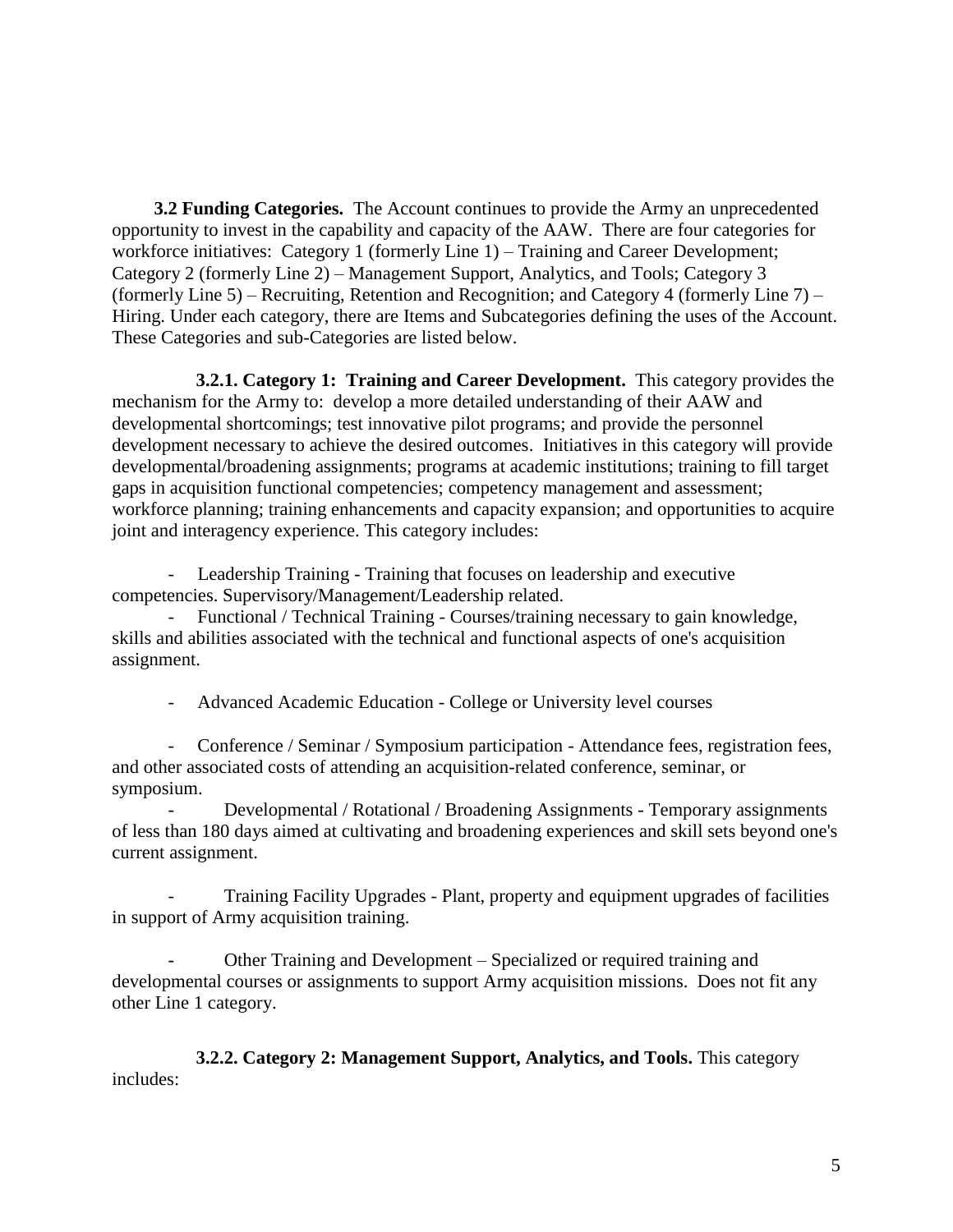- Workforce Planning Initiatives - Initiatives to shape the acquisition workforce to achieve current and future requirements usually at enterprise level.

- Studies / Assessments - External services that provide analysis, and recommendations to improve the workforce.

- Management Support Systems - Tools, systems, applications to support the management of Army Acquisition Workforce.

- Other Human Capital Initiatives - Does not fit any other Line 2 category.

**3.2.3. Category 3: Recruiting, Recognition and Retention Incentives.** This category often utilizes a Service commitment to retain acquisition civilian government employees for a certain length of time as well as support training and education programs. Initiatives in this line item will retain high performers with critical acquisition skills, those in key leadership positions, and improve retention in acquisition positions that are in short supply through incentives and programs designed to make a career in Army acquisition more attractive. This category includes retention bonuses, tuition assistance, and student loan repayments. Permanent Change of Station (PCS) payments may be utilized to support the execution of service wide talent management and development programs such as the centralized selection of key leadership positions and senior level education programs.In addition, initiatives in this line item seek to attract qualified applicants in such critically needed areas such as: Contracting; Cost Estimating; Science, Technology, Engineering, and Mathematics (STEM); minority applicants; and recent college graduates. This complements other hiring initiatives by enabling the U. S. Army to more effectively hire high demand talent in an increasingly competitive labor market. Initiatives in this category will deliberately market the Army Acquisition community as an employer of choice. It is an Army goal to maintain a diverse, capable, and ready civilian and military workforce, which this category supports. These types of programs are a direct investment in our acquisition workforce career development as well as provide retention incentives. This category includes:

- Recognition Awards – Individual / Group Awards, one time, lump sum.

- Recruitment Incentives - Hiring-related monetary incentives for purposes of individual recruitment.

- Relocation Incentives -Relocation-related monetary incentives for encouraging employees to relocate for assignment purposes.

- Permanent Change of Station - Costs associated with relocating an employee to a new duty assignment. Special circumstances only.

- University / Career Fair / Outreach - Efforts associated with outreach to and recruitment of Army acquisition workforce personnel.

- Retention Incentives - Retention-related monetary incentives for retaining valuable employees.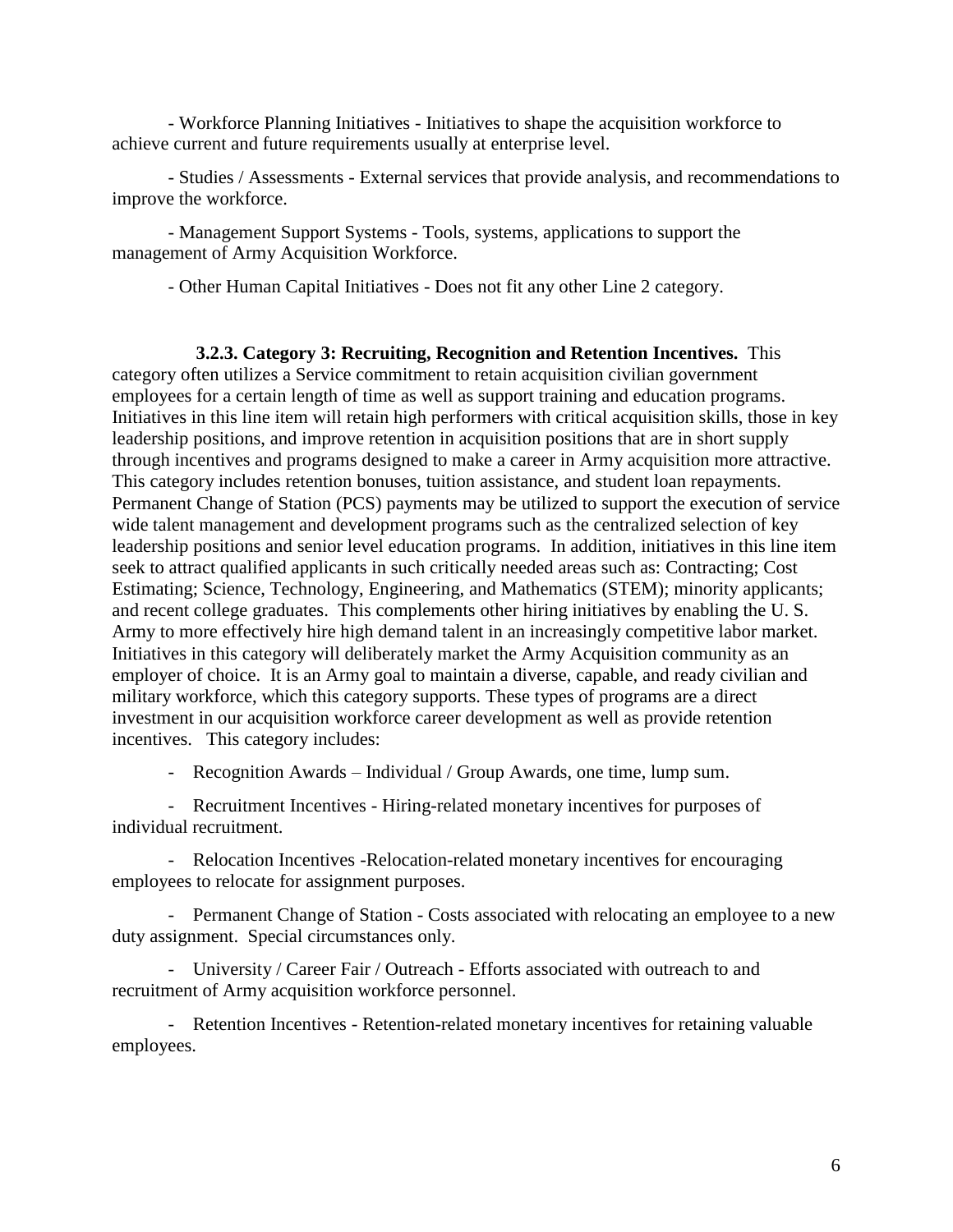**3.2.4. Category 4: Hiring.** This category provides the mechanism for organizations to request funding to support Intern, Entry level, Journeymen, Expert and Highly Qualified Expert (HQE) hiring in support of approved concept plans and / or against needs necessitated by attrition of mission critical acquisition personnel. Given the reduction in the AAW due to the Bask to Basics initiative, the Army is limiting use of this category and focusing hiring only a very small quantity of positions. This category includes:

- Entry Level Hiring Loaded cost of hiring entry level employees, typically GS-05/07/09.
- Journeyman Level Hiring Loaded cost of hiring experienced employees, typically GS12/13 level.
- Highly Qualified Expert Hiring Loaded cost of hiring highly qualified expert employees at the executive level.
- Sustainment Labor Hiring Loaded salary cost for existing onboard DAWDA hires.

## **3.3. Overarching Guidance for Requirements Development**

**3.3.1. General.** There are two overall components to the program. These components are Enterprise Level Requirements and Command Level Requirements. Both components should align to the Army's Modernization Strategy and the AAW HCSP. The HCSP has four goals: 1) Workforce Planning, 2) Professional Development, 3) Leader Development, and 4) Employee Engagement supported by three Enablers: Resources, Communication and Collaboration, and Data Analytics.

**3.3.2. Enterprise Level Requirements.** Enterprise level requirements primarily support two of the four HCSP Goals: a) HCSP Goal 1: Workforce Planning and b) HCSP Goal 4: Workforce Engagement. However, based on leadership guidance, the other Categories, or portions thereof, or their sub-Categories may be supported as well. This is to allow the AAW to address gaps in workforce capabilities that span the entire Army Acquisition community in the most timely and efficient manner possible.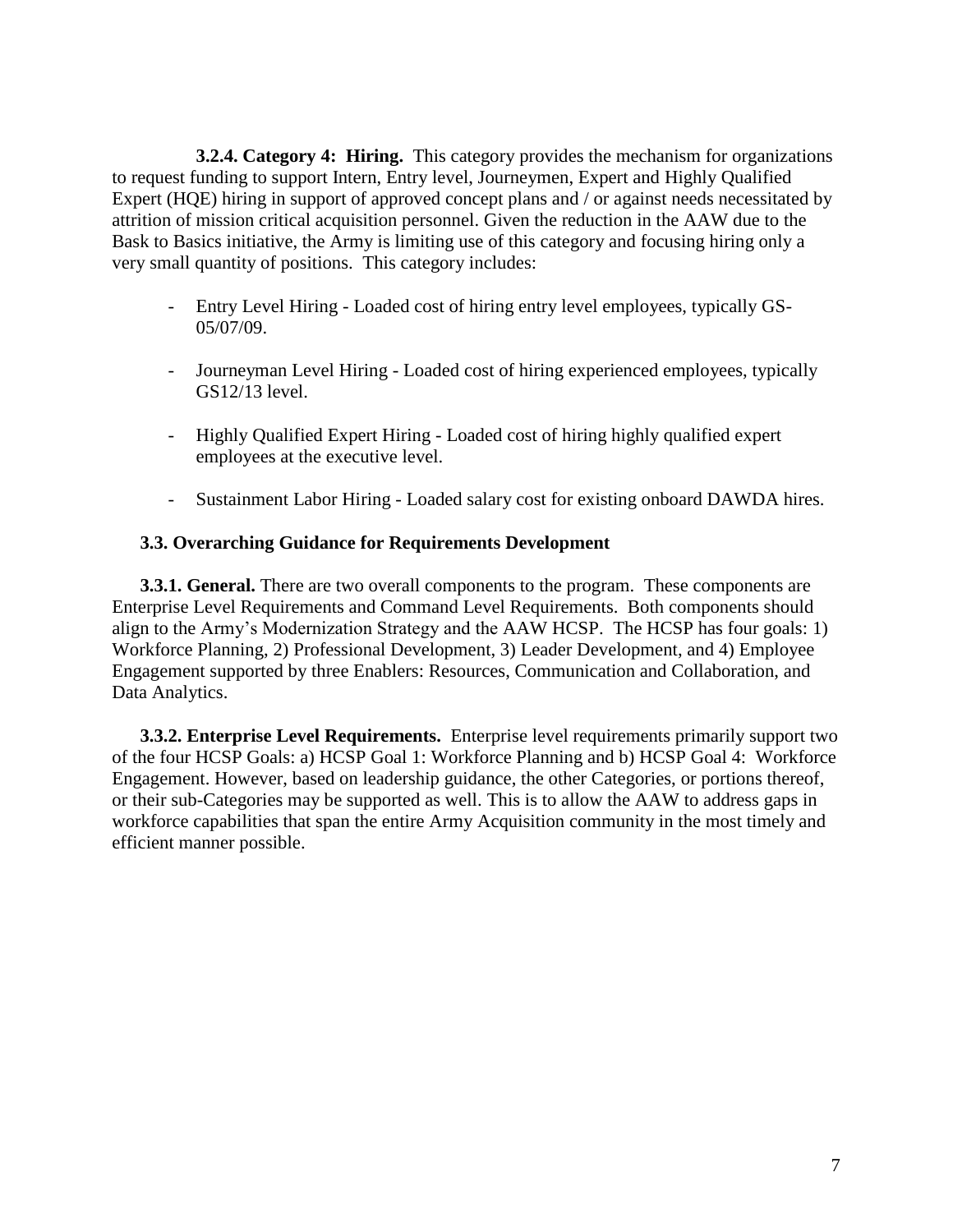**3.3.3. Command Level Requirements.** Command level requirements allow each organization to focus and tailor their efforts to support unique requirements specific to the functional and technical community they support. It helps the AAW account for differences in mission set and location, and allows them to address gaps in workforce capabilities each command identifies. Accordingly, Command level requirements should consider the following as they primarily support these two goals:

3.3.3.1 HCSP Goal 2: Professional Development (Functional / Technical Training). For Goal 2: Professional Development, the PRF must clearly identify the specific functional leader or modernization priority / objective

- Focus on Continuous Learning as identified / prioritized by the Army Functional Leader Memos
- Focus on meeting the objectives of the Army Modernization Strategy. Include developmental assignments if the assignment is related to either of the functional leader of modernization priority.

3.3.3.2 HCSP Goal 3: Leader Development. For Goal 3: Leader Development, the PRF must clearly identify who is being trained and why they are receiving this training. What is the objective of the training? How does this relate to improved acquisition outcomes?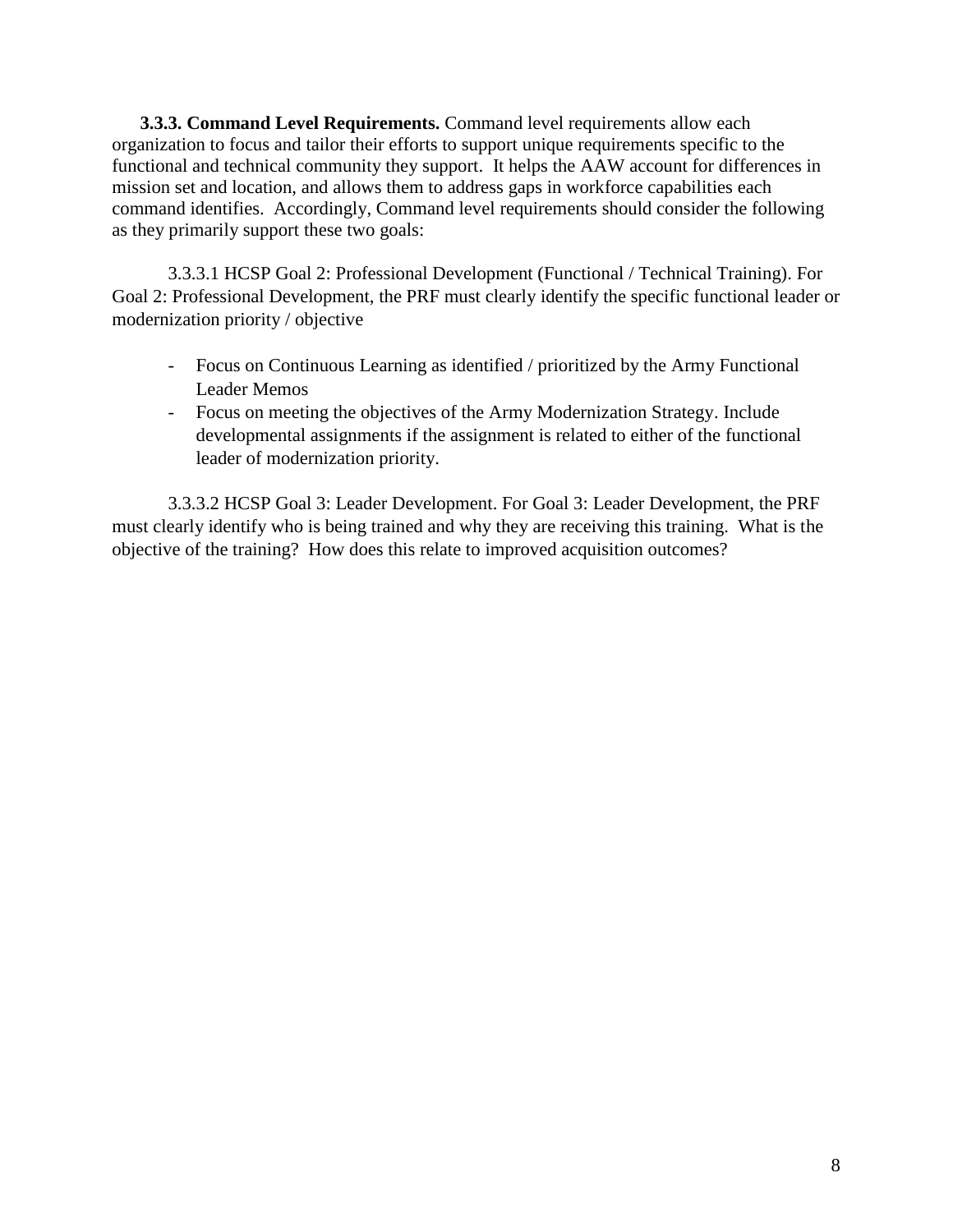**3.3.4 Prioritization Guidance.** Each DAWDA program year the Army DACM Office conducts a comprehensive process to review requirements using both objective and subjective methods to determine how best to support Defense, Army, and Acquisition requirements. It then gains the approval of Army Acquisition Senior Leaders in the Assistant Secretary of the Army for Acquisition, Logistics and Technology (ASA(ALT)) confirming the prioritization. Enterprise requirements that support the entire acquisition workforce are prioritized higher than Command specific needs. Command requirements will be approved based on their alignment to the following sub-categories in priority order:

- a. Leadership Training,
- b. Developmental / Rotational / Broadening Assignments,
- c. Workforce Planning Initiatives,
- d. Functional / Technical Training,
- e. Management Support Systems,
- f. Sustainment Labor Costs,
- g. Recruitment Incentives,
- h. Studies and Assessment,
- i. Journeyman Hiring,
- j. University / Career Fair / Hiring Incentives,
- k. Permanent Change of Station Incentives,
- l. Advanced Academic Education,
- m. Relocation Incentives,
- n. Retention Incentives,
- o. HQE Hiring,
- p. Entry-level Hiring,
- q. Training Facility Upgrades,
- r. Recognition Awards,
- s. Conferences / Seminars / Symposiums.

**3.3.5. Guidance Alignment.** Each PRF must clearly articulate how the requirement meets one of the priorities above.

3.3.5.1 Each Command's submission must describe how their PRF submissions are nested within the appropriate organization's strategic plan, gap analysis or other relevant document and how they will enable improved acquisition outcomes. This should also include metrics on measurable objectives of performance and how they will measure the return on investment. The idea is that there should be a deliberate link between the requirement and the organization's mission, priorities, and / or identified capability shortfall.

3.3.5.2 Commands may also submit requests that are aligned to HCSP Goals 1 and 4 that support recruitment, relocation and retention of acquisition workforce members.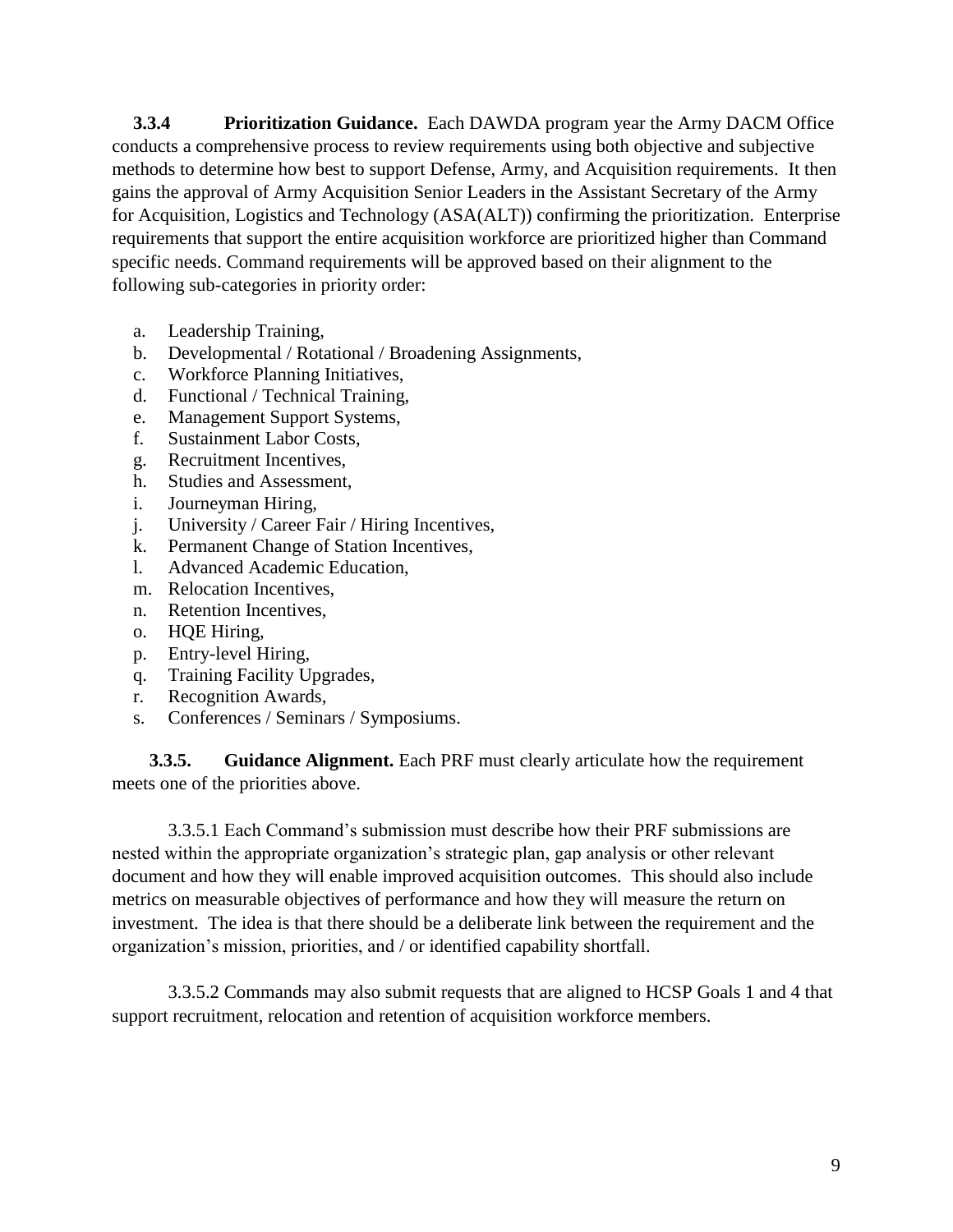3.3.5.3 Commands should not submit nor will we approve requirements that:

- a. Do not align to the HCSP
- b. Have been previously disapproved
- c. Fall into one of the following categories:
	- 1. Courses for DAU equivalency
	- 2. Degree producing programs or college / university training that could be funded through a DACM program such as Acquisition Tuition Assistance Program
	- 3. Collective Training for military units
	- 4. Are or have been previously funded with other DACM office funding sources (e.g. MDEP TIND)
	- 5. Are not legally permissible
	- 6. Are more appropriately funded with other Army funding sources (e.g. organizational training funds)
	- 7. Are or should be funded with fees associated with reimbursable support agreements
	- 8. Are or should be funded IAW 10 USC § 2363
	- 9. Is a replacement for or a duplication of training already provided by the Army (e.g. CES)

## **3.4 Fund Management**

**3.4.1. Principal Agent.** The DACM is the Principal Agent responsible for the Army's DAWDA initiatives. The Army Budget Office, the Office of the Deputy Assistant Secretary of the Army for Plans, Programs, and Resources (DASA-PPR), and the USAASC G8 will serve as the DACM Office subject matter expert for fund distribution of the Account.

**3.4.2. Management of the Program.** The Army DACM Division Chiefs provide the leadership focus on the Army's DAWDA initiatives.

**3.4.3. Management Cell.** The Army DACM Office established a DAWDA Management Cell within the USAASC Army DACM Office with a focus on: accepting Army acquisition organizational and acquisition career field requirements; analyzing to ensure requirements meet the program intent; and providing a recommendation to the Army DACM Division Chiefs and the DACM.

**3.5. Fund Availability.** The Funds are available only for approved DAWDA requirements and subject to Operations and Maintenance Account Army laws, regulations, and guidelines.

**3.6 Fund Limits.** There are specific limitations to DAWDA explained below.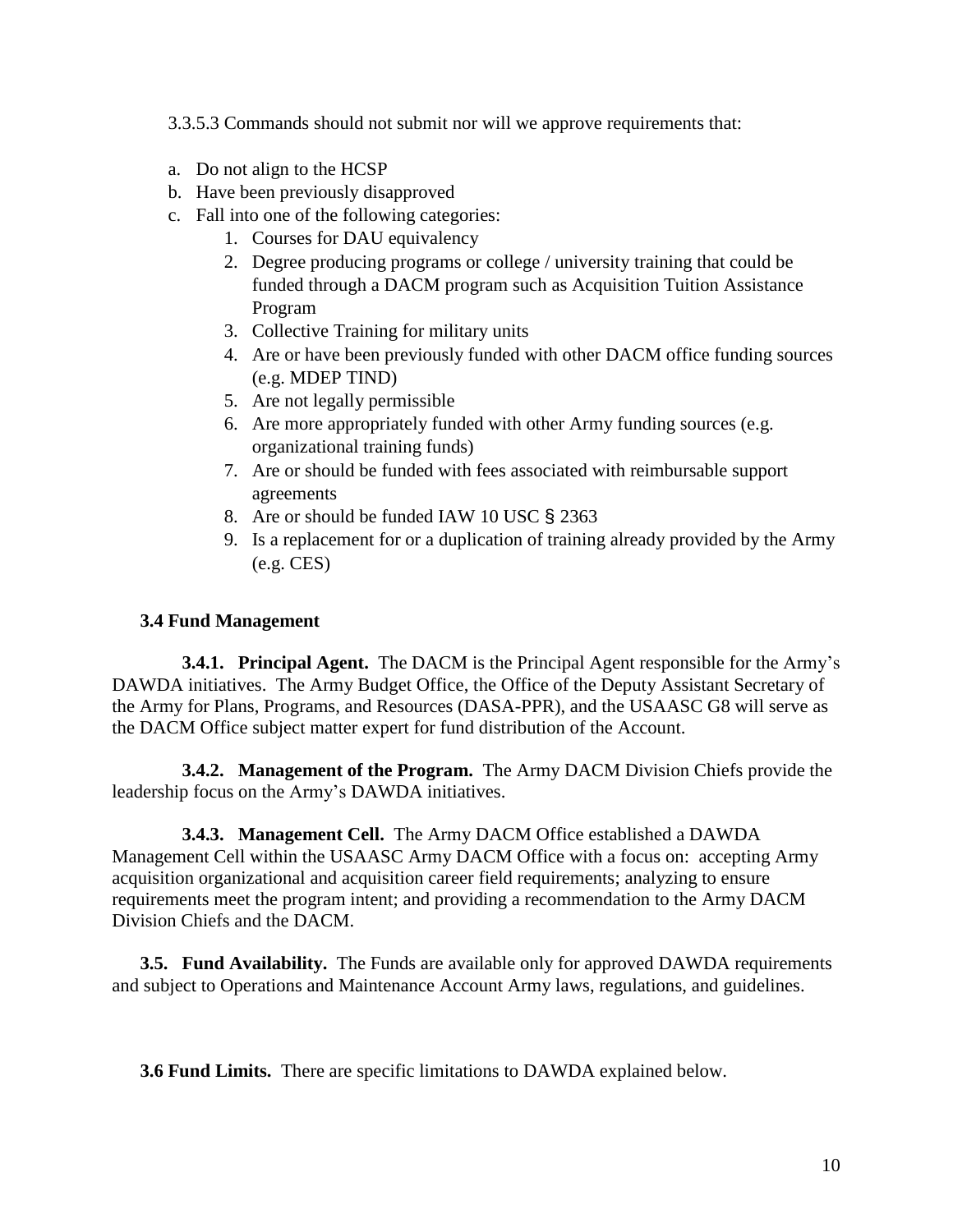**3.6.1 Salary Stipulations of the Fund.** The Funds may not be used to pay the base pay salary of any individual who was a civilian employee of the DoD serving in an acquisition position as of the date of the enactment (28 January 2008) unless they have had a break in service resulting in a new appointment. The Fund will pay for salaries for new hires based on Entrance on Duty Date (EOD). Reference NDAA FY-16. Overhead burden rates shall not exceed 30% of salary costs. Authorizing overtime is a Command decision and will not be funded by DAWDA. Interns and Entry level hires may be funded up to three years, subject to the availability of funding. The third year of funding must be requested in advance of the next fiscal year. Journeymen and Expert hires may be funded for up to two years.

**3.6.2 Funding for Acquisition Only.** An individual hired with DAWDA funds must be on a position description coded for one of the AFAs listed in paragraph 1.1 in which the Army participates. (*Note: AFA details are listed in Appendix B of this document).*

**3.6.3 Acquisition Coding.** The new hire must be properly coded as acquisition in the Defense Civilian Personnel Database System (DCPDS). The AAW central repository for acquisition workforce information, Career Acquisition Personnel and Position Management Information System (CAPPMIS) has a bi-weekly update from DCPDS. The acquisition details from DCPDS are reflected in CAPPMIS with an Acquisition Functional Area (APA), Acquisition Position Type (APT), and Acquisition Position Level (APL). (Note: All DAWDA funded hires are tracked by a specific code within the CAPPMIS.)

**3.6.4 Enduring Initiatives.** DAWDA allows senior acquisition leaders to target human capital initiatives to address gaps in our acquisition and leadership functional competencies. Initiatives that are funded with DAWDA that become an enduring event should be submitted for sustainment funding with a Program Objective Memorandum (POM). This will allow DAWDA to meet the needs of the acquisition workforce by developing innovative pilot programs to determine long term sustainment.

## **4.0 – Acquisition Workforce / Organizational Requirements**

 **4.1. Obligation Plan Documentation for New Hires.** Organizations must submit obligation plans to the DAWDA Program Office based on the allocation of new hires approved. The exact funding amount will be provided via a Fund Authorization Document (FAD) or General Fund Enterprise Business System (GFEBS) depending on the level of the personnel to be hired and the EOD. If applicable, FADs will be issued separately for salary dollars and other personnel costs to ensure tracking of these separate costs is able to be monitored accordingly.

**4.1.1. Intern, Entry Level, Journeyman and Expert Hiring Stipulations.** DAWDA Interns, Entry level and Journeymen hires are currently funded for a two year period. This funding strategy coincides with existing Army Career Program Intern Programs and DAWDA funding strategies employed by our sister Services. However, the Army's DAWDA Operating Guide is herein modified to enable supplemental funding for DAWDA Interns to enable a third year of salary dollars, as sustainment costs and authorizations are secured. Organizations seeking same, must submit as part of their monthly obligation plans requests, to include justification for sustainment funding, beyond the initial tenure. Requests will be evaluated on a case-by-case basis, and are subject to the availability of DAWDA funds.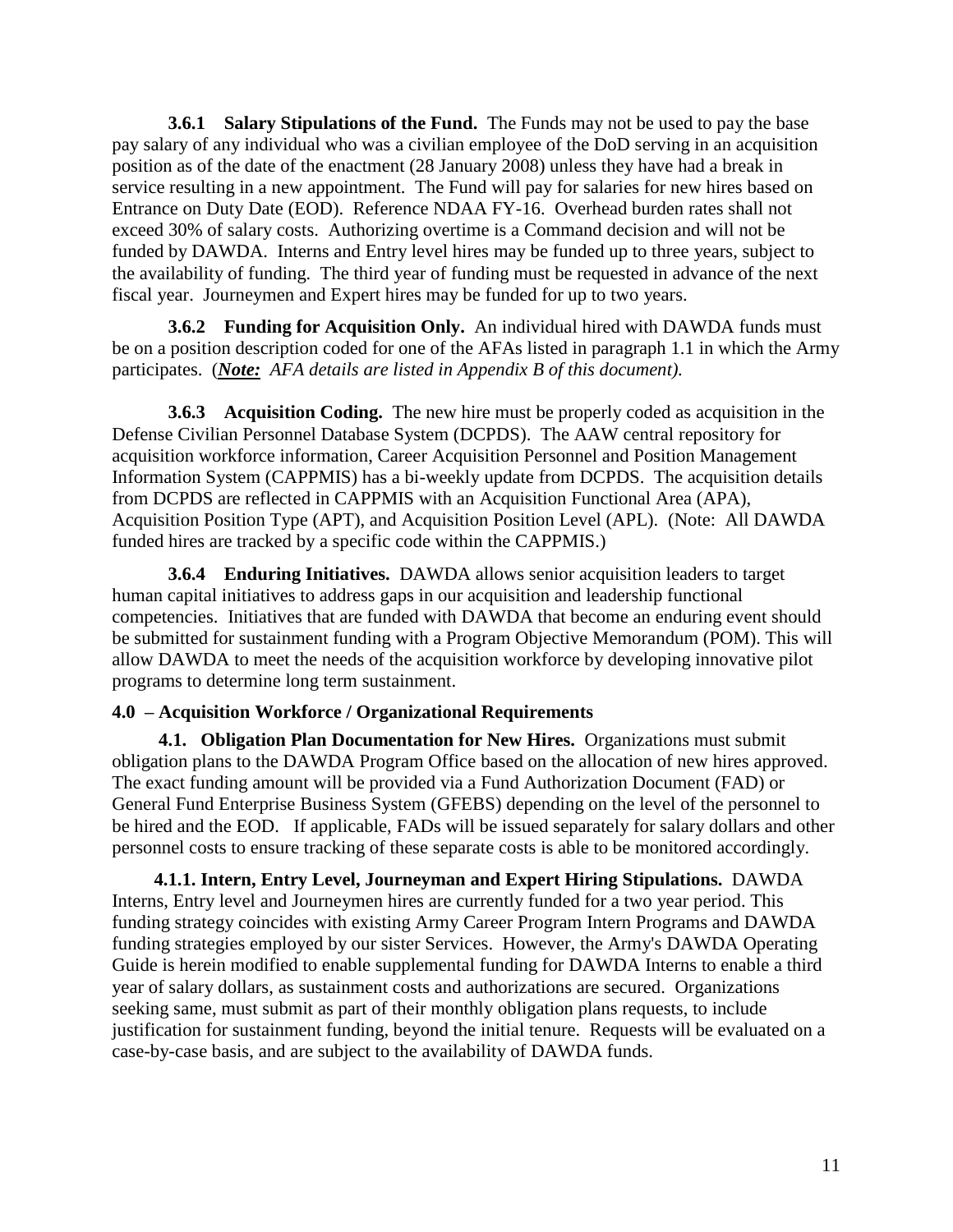**4.1.2. HQE and Pathways Intern Hiring.** DAWDA HQEs and Pathways Intern Program participants are issued funding for one year. Funding distributions for salaries will be in accordance with FY obligation plans and based on a valid EOD. Requests for an additional year of funding must be justified and will be evaluated on a case-by-case basis.

## **5.0 – Requesting DAWDA Funds**

**5.1. Requirements.** When an acquisition organization has a requirement that meets the intent of the DAWDA and the guidance in this document, the requirement must be submitted via a Program Request Form (PRF) to the DAWDA Program Manager. Prior to each FY, a data call will be sent to all Commands / organizations with acquisition personnel requesting requirements for funding. All requirements will be prioritized, boarded and recommendations made prior to approval of the new FY Plan by the Director Army Acquisition Corps (DAAC). Approval occurs on or about July and all Commands/organizations will be notified prior to the start of the new FY. The DAWDA Program Manager will operate the fund based on the vetted and approved requirements and according to a FY obligation plan for that requirement.

**5.2. Guidelines for filling out the PRF.** A PRF must be provided with each request for DAWDA funds. In addition, attach an obligation plan as a supplement to the PRF. A link to the USAASC Army DACM Office DAWDA website to download a copy of the PRF and a sample obligation plan is attached to this guide at Appendix C. Appendix A lists the step by step guidelines for filling out a PRF.

**5.3. Submitting a PRF.** The Career Acquisition Management Portal (CAMP) has been updated to house DAWDA initiatives and facilitate your organization's submission of DAWDA PRFs for all DAWDA requirements, to include emerging requirements, also known as Unfunded Requirements (UFRs).

The PRF can be found on the CAMP website: https://rda.altess.army.mil/camp/index.cfm?fuseaction=splash.aup

Please ensure only your organization's designated DAWDA representative is provided access to the DAWDA tab in CAMP. In addition, to ensure all DAWDA PRFs submitted in the CAMP database are valid and vetted through the appropriate Chain of Command; we require you to provide a command endorsement.

Each PRF must be reviewed by leadership within your command/organization. Their endorsement may be accomplished by any means to include providing this office an e-mail with a list of the PRFs being endorsed by the Command/organization and the priority level of each.

Only complete PRFs will be accepted. Certain fields will be prefilled, based on your User/ID. Other fields will require selection from a prescribed look up table (i.e. Category, Catalog selection). Other fields will require you to enter free text to include General Description, Milestones, Metrics and Funding Resources sought.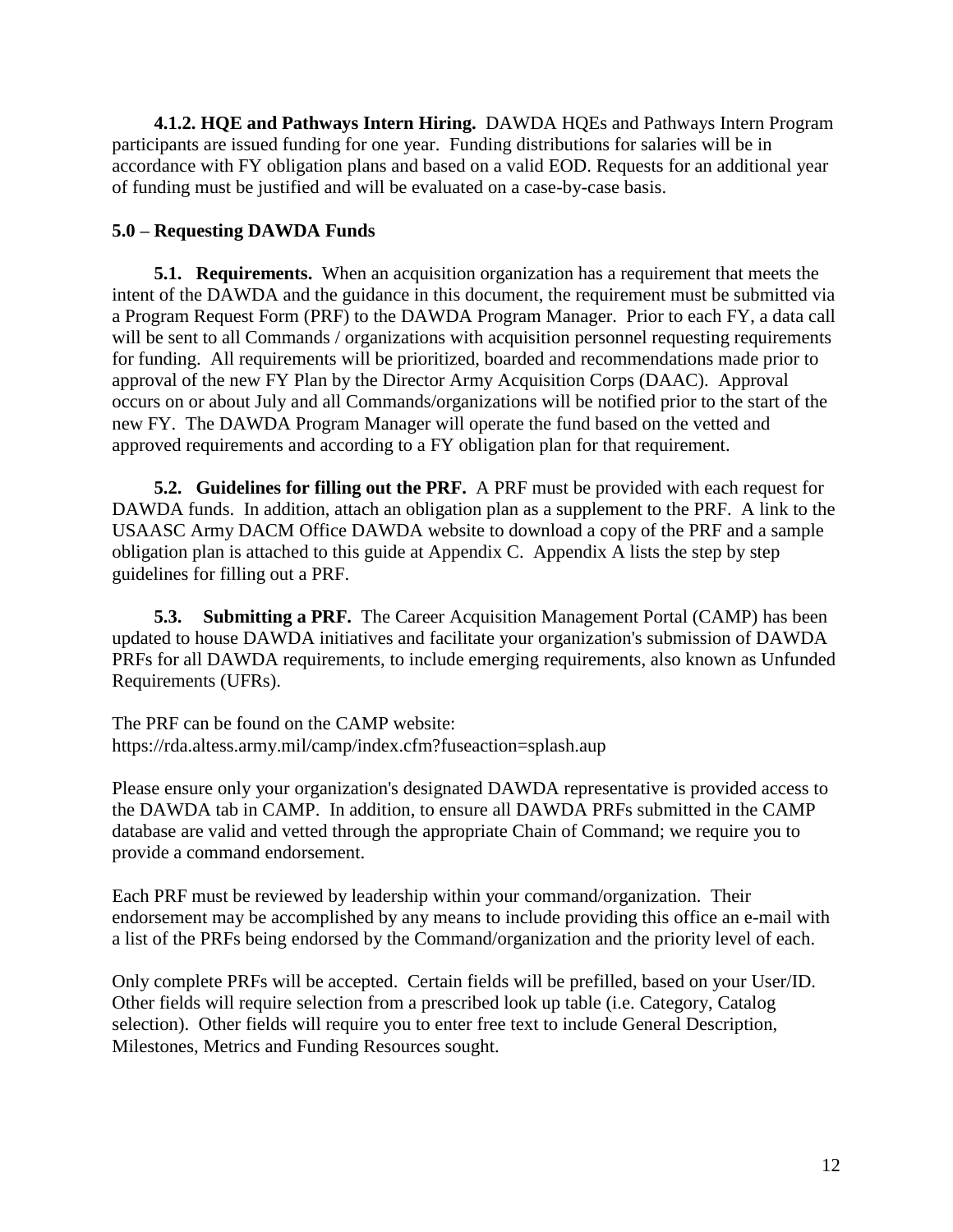**5.4. Coordination with Requesting Organizations.** The DAWDA Resource Management (RM) personnel will coordinate with the requesting organization's ACOM's RM personnel for receipt of the funds. GFEBS will be used to distribute funds to Army organizations as a rule; FAD's are the exception for those organizations/commands not currently utilizing GFEBS.

#### **6.0 – Financial Management Review Process –**

6.1 **Process.** As the Army DAWDA Program is funded by Operations & Maintenance Army (OMA) one-year funding, it will follow Army Planning, Programming, Budgeting, and Execution System processes. As such the Program will submit Program Objective Memorandum (POM), Budget, and Execution documents and forms. Currently, this is done at the program level. Several changes are coming for FY23 and beyond. First, DAWDA will have its own unique Sub-Activity Group which will allow greater transparency and tracking to ensure funding is only used for and applied to DAWDA requirements. Second, commands/organizations need to transition their program planning efforts and outcomes from being primarily focused on annual requirements to capturing and submitting requirements across the POM years. For every individual submission with a multi-year requirement, the expectation is the requiring activity will submit resource funding needs for all years across the POM. . This will enable improved justification for out-year requests and better support the DAWDA Program level POM submission. It is also understood that not every emerging requirement to fill a gap in capability will require funding across the entire POM for each individual PFR. To support this change, the DAWDA Program team is exploring future changes in automation to better accommodate this change in planning focus. However, we will continue to only approve individual requirements for the year of execution and ideally, this will occur prior to the fiscal year for that requirement. With every submission, each requiring activity will submit an annual Spend Plan in accordance with Deputy Assistant Secretary of the Army for Plans, Programs and Resources ((DASA(PPR)) policy and procedures. The DAWDA Program Office in the Army DACM Office will collect and integrate all requirements to develop an annual plan under the approval of the Director, Army Acquisition Corps / Principal Military Deputy ASA(ALT). Finally, in support of this process, commands/organizations should be prepared to present and defend their submitted requirements up to the HQDA level. This includes, but is not limited to, describing the requirement and how it meets this guidance, explaining the capability gap the requirement addresses, quantifying the risk if the requirement is not funded, and detailing the expected return on the investment if funded.

6.2 **Timeline.** We are currently adjusting to meet the OMA timelines, yet beginning with the FY23 submission, the following timeline stands:

- Later half of Q1 prior to Fiscal Year of Execution, requiring activities will submit requirements and spend plans for requirements.

- During Q2 prior to the Fiscal Year of Execution, Army DACM Office will review submissions and prioritize the requirements.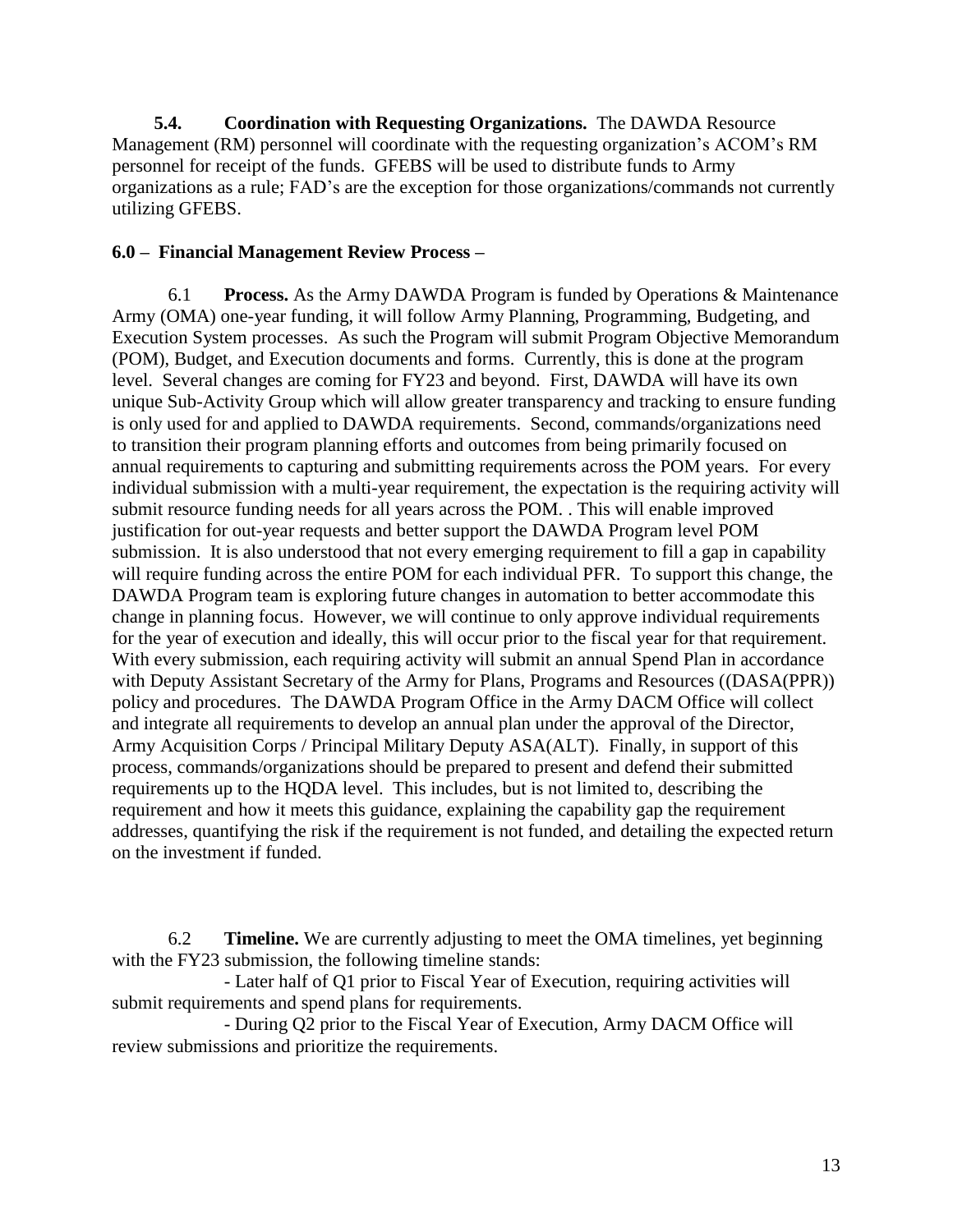- During Q3 prior to the Fiscal Year of Execution, Director, Acquisition Career Management will review the proposed Annual DAWDA Plan and will submit that plan for review and approval to the DAAC / Principal Military Deputy ASA(ALT).

- During Q4 prior to the Fiscal Year of Execution, the DAWDA Program Office will coordinate implementation of the Approved Plan with all requiring activities, subject to availability of funding at the start of the Fiscal Year of Execution, in order that all requiring activities can execute their approved requirements in a timely manner.

- Throughout the preceding year prior to the Fiscal Year of Execution and then during the year of Execution, the DAWDA Program office will work closely with DASA-PPR to ensure all funding is distributed, allocated, and obligated IAW approved Spend Plans.

## **7.0 - DAWDA Execution Process**

**7.1 Use of Funds.** Funds must be used to support the DAWDA line items/initiatives requested and approved during the PRF process. Funds provided should not be used on any requirements that have not been approved by the DAWDA Program Manager(s).

**7.2 Organizational POCs.** Funding will be sent to a single point of contact at each requesting Army Command / acquisition organization. Each command/acquisition organization will be responsible for further distributing funds to their subordinate organizations.

**7.3 Organizational Requirements to Accept Funding.** A Command / acquisition organization receiving DAWDA funds may need to provide the following when contacted by the DAWDA Resource Management Office (RMO): Budget POC; Fiscal Station Number, DODAAC, GFEBS (General Fund Enterprise Business System) Fund Center, WBS (Work Breakdown Structure) and the servicing Defense Finance and Accounting Service (DFAS) site.

**7.4 Obligation Plans.** The Obligation Plan will be reviewed with the requesting command/organization monthly to ensure obligations and disbursements are occurring as recorded in the obligation plan. Any adjustments to the obligation plan will be documented.

**7.5 Distribution of Funds.** Funds distribution will be based on the obligation plan. The DAWDA Program Manager in conjunction with the RM personnel will monitor command execution compared to the obligation plan and will adjust funding for under execution.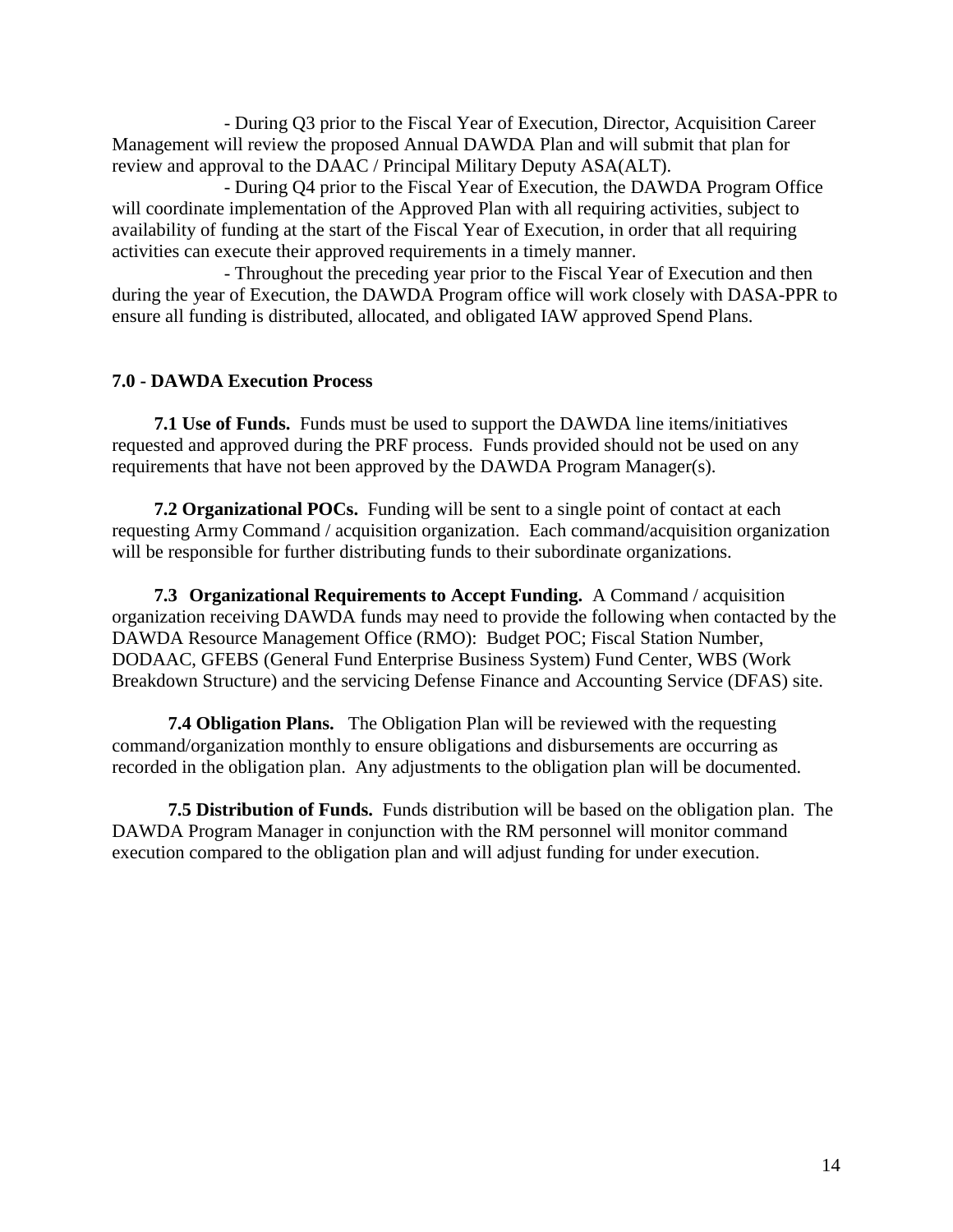## **8.0 – Fund Reporting & Tracking of Data**

**8.1. Return on Investment.** Once approved for a DAWDA initiative, Commands/acquisition organizations must provide the DAWDA Program Manager with details on how the funding was spent and the return on investment. Congress is closely monitoring this fund, so details are important.

**8.2. Report Templates.** Template details are listed below and a link to the USAASC Army DACM Office DAWDA website is attached in Appendix C of this document.

**8.2.1. Hiring Demographic Report Template.** Information for all new employees must be reported by providing the following data:

8.2.1.1 Date job was accepted 8.2.1.2. On-Board date 8.2.1.3. Employee's name; last four digits of social security number 8.2.1.4. Series & Grade 8.2.1.5. Job Title & Salary (fully burdened) 8.2.1.6.Acquisition Position Category (APC) 8.2.1.7.Command name, code, and UIC 8.2.1.8 Indicate attrition or growth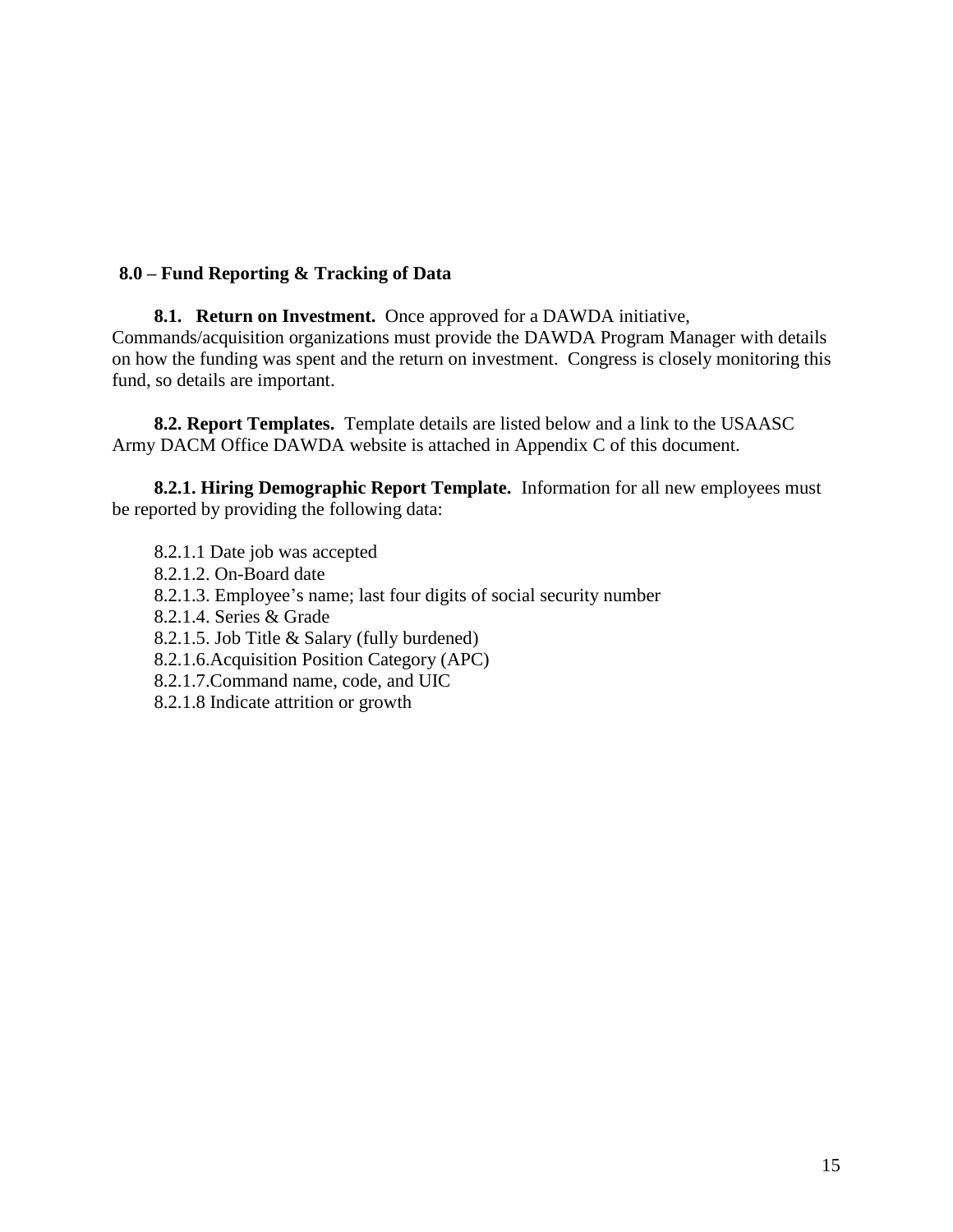## **APPENDIX A: Program Request Form Guidelines**

**Instructions:** *Listed below are the step-by-step details for the information required in each block on the e-form PRF.*

**Top of the page: Select from the dropdown menu whether the funding requirement is a UFR or a FY requirement and select the fiscal year.**

#### **Title: Insert an intuitive, descriptive name for the request**

**Line Item Name and Number:** Choose the category item number and name of the category item from the drop down menu. Each category number and detail is listed below:

- **Category Item 1:** Training and Career Development
- **Category Item 2:** Management Support, System Analysis, and Tools
- **Category Item 3:** Recruiting, Recognition and Retention Incentives
- **Category Item 4:** Hiring

**Category Name and Number:** Depending on the Line Item Name and Number you select, there will be a list of associated Catalog Number and Names to choose from. Select the most appropriate one.

#### **HCSP Goal: From the dropdown list, select one of the following HCSP Goals that most appropriately aligns to the requirement:**

**Goal 1: Workforce Planning Goal 2: Professional Development Goal 3: Leadership Development Goal 4: Employee Engagement Goal 5: HCSP Enablers**

**Priority: Enter your organizations priority ranking in order of importance to the top level organization this requirement belongs to. This field can be updated while in draft status but must be finalized prior to submitting the requirement for final review.**

**Mission Critical: Answer by selecting either the Yes or No radio button**

**Total Fiscal Year Request: Enter the** amount of dollars and cents requested for the submission FY

Projected Multi-Year DAWDA Requirements: Enter the dollars and cents for every year listed that there is available cost data for this initiative starting with the First Year / Base Year.

#### **In the Description of Program and Reason(s) for Request Section**

**Functional Area:** Select the Acquisition Functional Area the funding will be utilized for.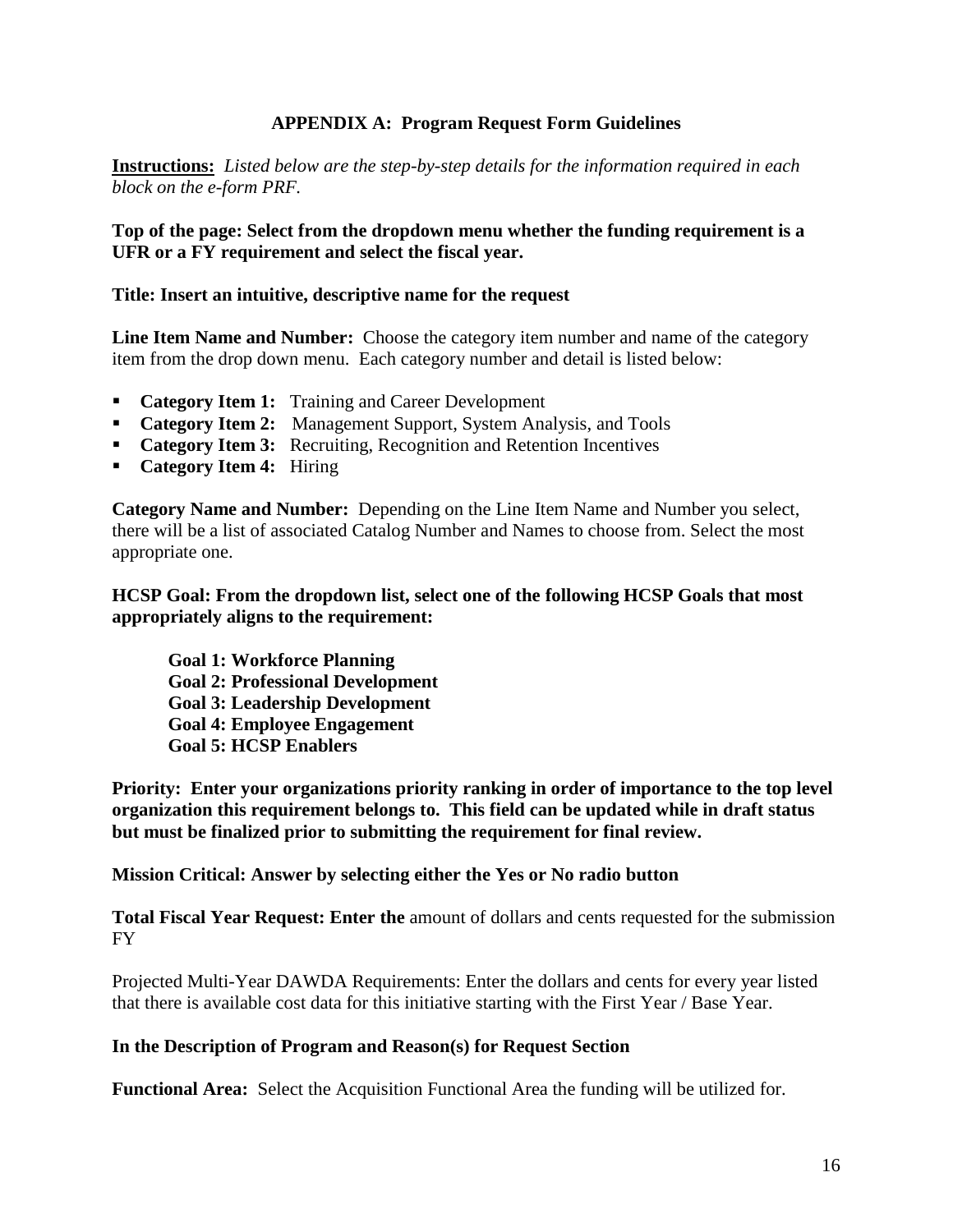### Comments: Provide

A description of the program to be funded and reasons for request. PRFs should be clear and concise, and utilize who, what, when, where and why format.

**Execution Action Plan / Deliverables / Milestones Using Fund:** Provide a thorough cost break down to include approximate date funding is needed and clearly show how every dollar will be spent. Be prepared to provide a spend plan, receipts/invoices, etc. upon request. Provide specific, measurable, quantifiable information. This block should include the total cost of the initiative: cost breakdown of the event; cost per person; TDY expenses; tuition; books; other materials; and any additional fees.

#### **In the Outcomes / Metrics Section**

**Block Comments: #11:** Provide specific, measurable, quantifiable outcomes and metrics. Describe how the initiative will remedy the need/problem statement listed in block 9. Provide a convincing argument for why this initiative should be funded, how you will measure ROI, and describe the impact if funding is not approved now. After Action Reports will be required showing ROI.

In the Obligation Plan Section

By Quarter: list the amount of funding that will execute in year respective month

Cost Breakdown: Provide a thorough cost breakdown to include all startup and sustainment costs and clearly show how every dollar will be spent. Be prepared to provide a spend plan, receipts/invoices, upon request

Total Number to be Hired: If applicable, provide the total number of Full Time Equivalents (FTEs) that will be Hired

Total Number to be Trained: If applicable, provide the total number of FTE that will be Training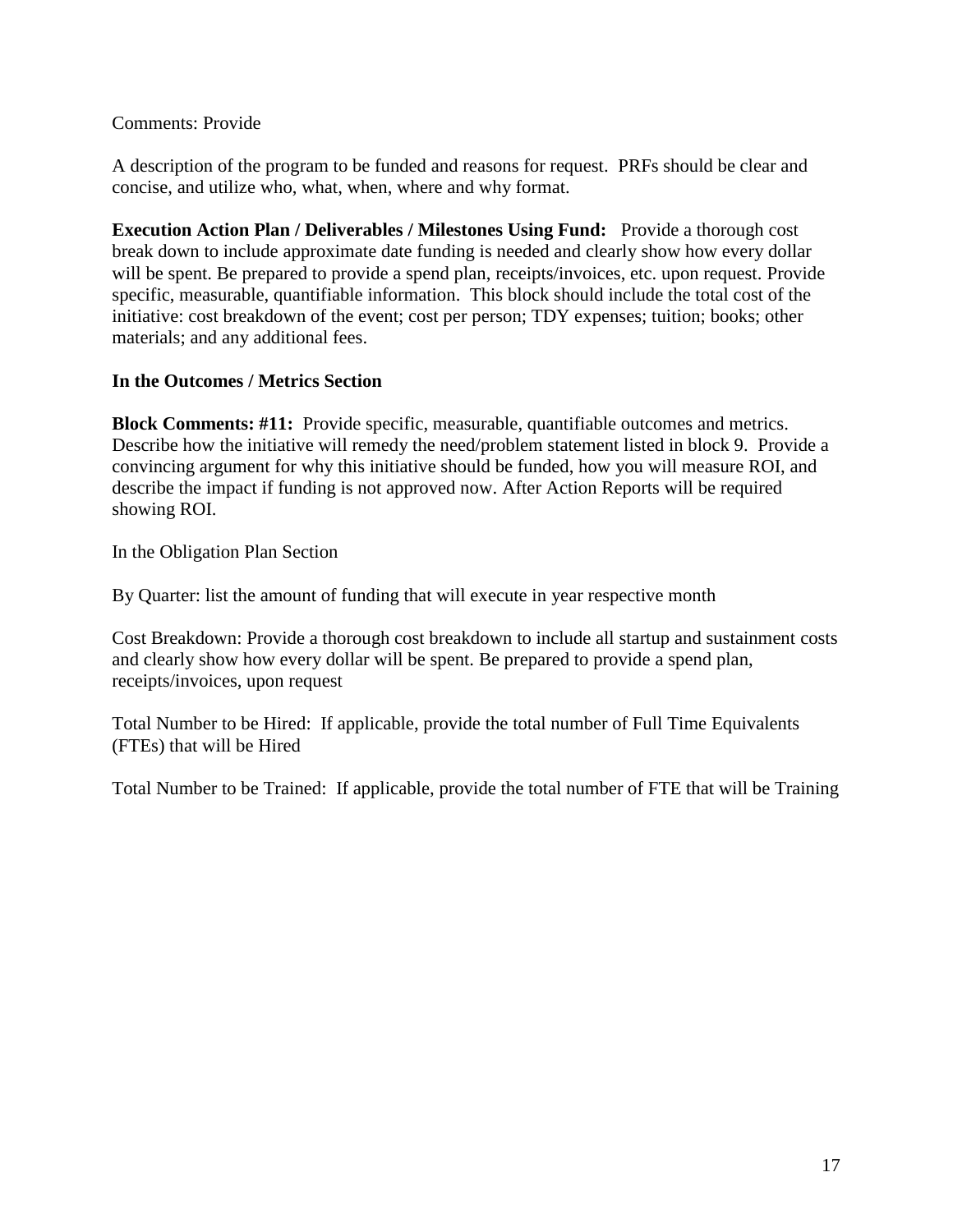## **APPENDIX B: Acquisition Functional Areas**

**Army Acquisition Functional Areas.** Recruitment of personnel for coded positions within the following AFAs may be funded using DAWDA funding. They include:

- Business Financial Management and Cost Estimating
- Contracting
- Engineering and Technical Management
- Life Cycle Logistics
- Program Management
- Test and Evaluation